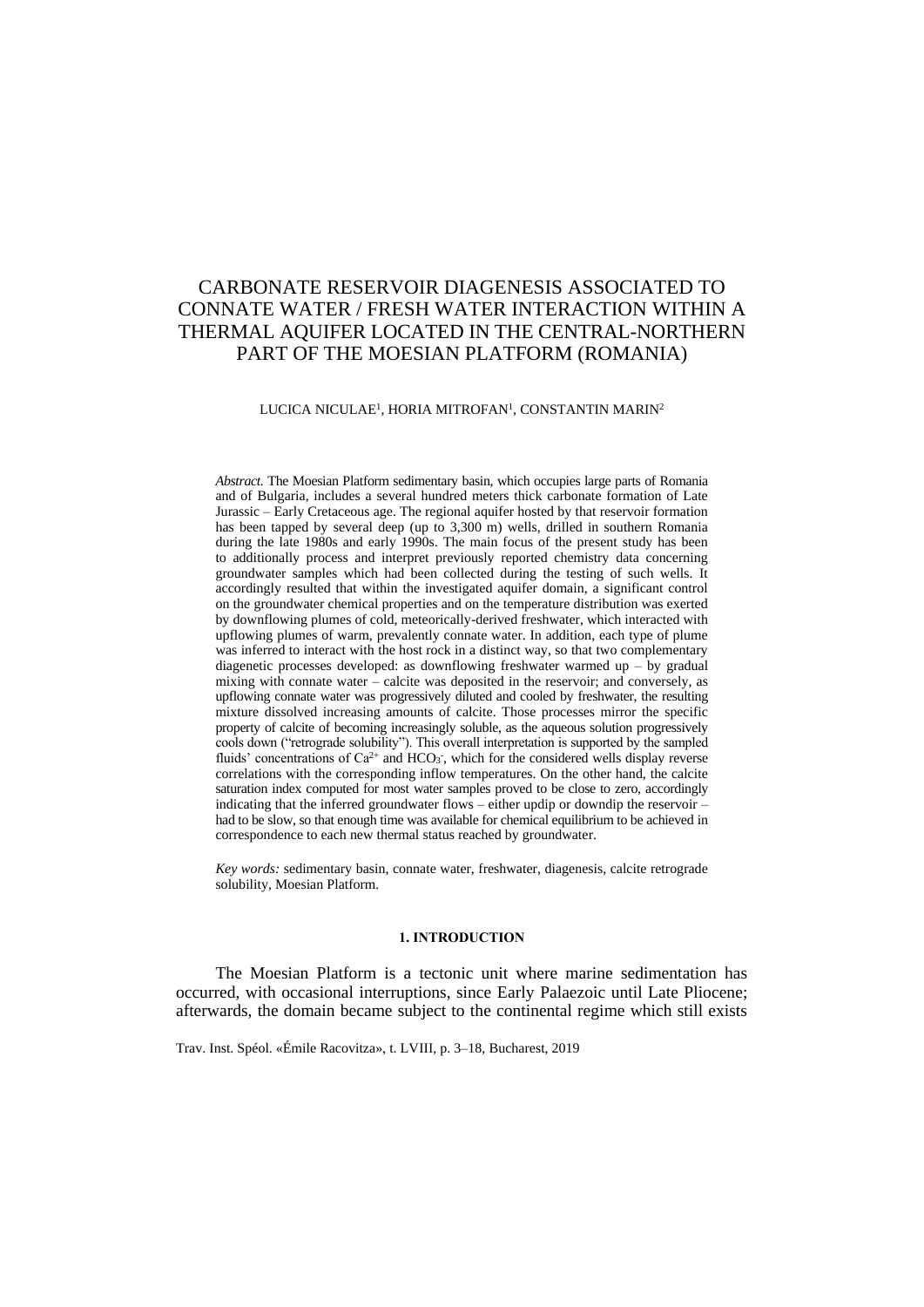today (PARASCHIV, 1979). While the surrounding orogens (Carpathian and Balkan mountain ranges  $-$  Fig. 1 inset) underwent, during the Alpine evolution stages, strong deformations, the coeval behavior of the platform has been far more stable. Consequently, relatively un-deformed sedimentary complexes extend laterally, across the platform, for tens, or even hundreds of kilometers. There are accordingly provided favorable conditions for underground accumulation of natural fluids (oil, gas, drinking water, thermal water). In particular, drilling originally conducted for hydrocarbon exploration has outlined a major reservoir that consisted of carbonate rocks which had been deposited during the Late Jurassic – Early Cretaceous  $(J_3-K_1)$  time-interval. That reservoir is continuous over a large area, having been investigated (Fig. 1) both north of the river Danube, in southern Romania (PARASCHIV, 1979; TANASA, 2014), and south of that river, in northern Bulgaria; (SHTEREV *et al.*, 2002 a, b, c).



Figure 1. Fragments of a contour map at the top of the J3-K1 carbonate reservoir (isohypses with respect to sea level; modified from CRĂCIUN *et al.*, 2000, and from SHTEREV *et al.*, 2002 b, c). The locations of the sampled wells addressed by the present study are also shown, as well as the locations of oil accumulations stored (PARASCHIV, 1979; ANASTASIU *et al.*, 2002) in the concerned reservoir. The domain represented on the map is indicated by yellow rectangle within the inset.

Within its thickness, which may be as large as 800-1300 m, the  $J_3-K_1$  carbonate formation includes limestones and dolomites, both of which are, occasionally, cavernous and strongly fractured, consequently displaying a high permeability (a value of 120 mD, derived from a local well test, is indicated in PANU *et al.*, 2002). Siliciclastic, virtually impervious formations of Middle Jurassic (or, occasionally, Late Triassic) age underlie the concerned reservoir.

South of the Danube, the Early Cretaceous carbonate formation crops out in an uplifted structure – the "North Bulgarian Swell" (Fig. 1). Westward, northward and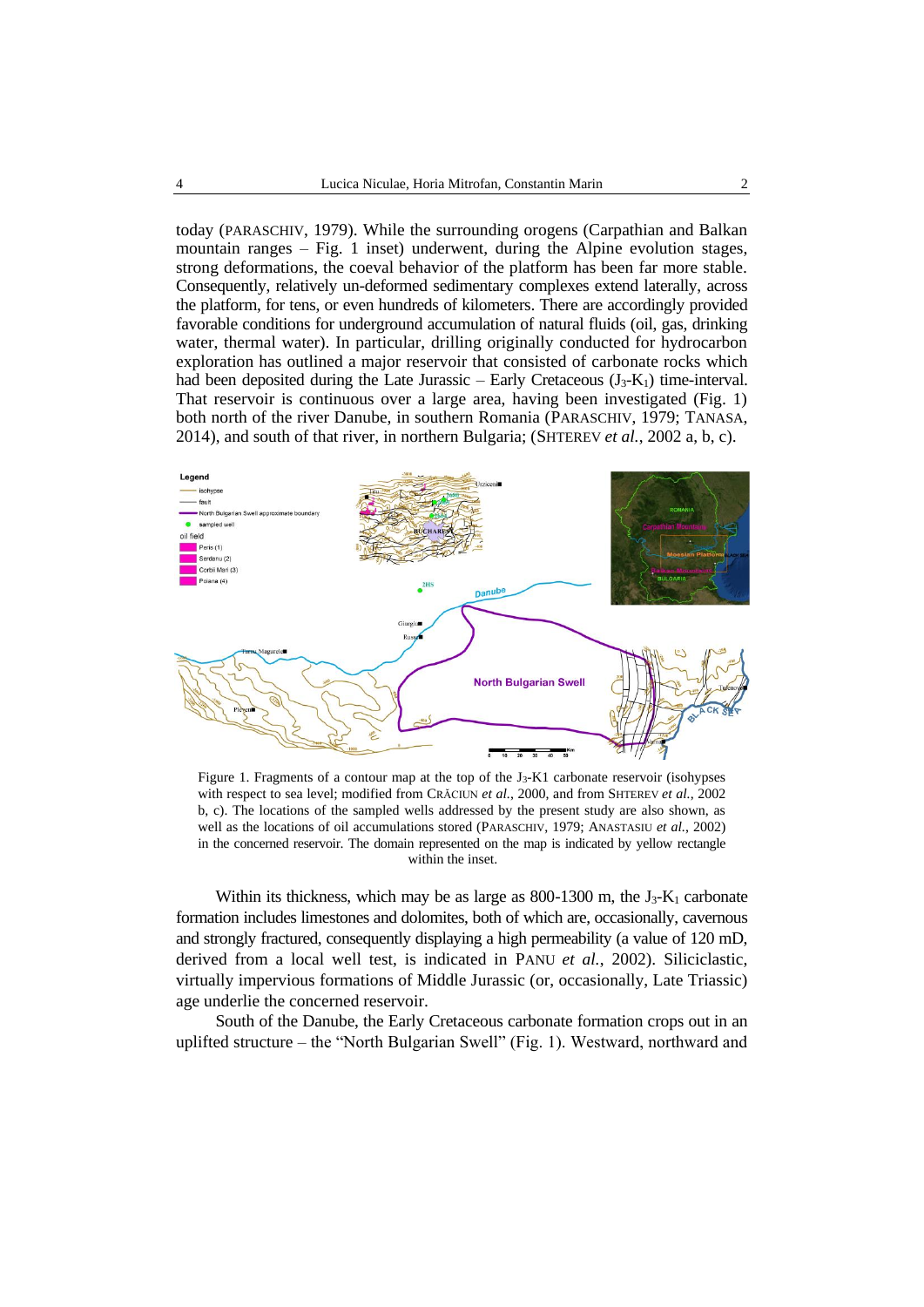eastward of this doming feature, the carbonate reservoir progressively deepens beneath more recent (Late Cretaceous to Cenozoic), mainly clayey and sandstone formations, that are far less permeable (PARASCHIV, 1979; SHTEREV *et al.*, 2002 b, c).

In terms of water chemistry, bicarbonate-type freshwater saturates the carbonate formation in the regions located E and NE of the North Bulgarian Swell (BANDRABUR *et al.*, 1978; SHTEREV *et al.*, 2002 a, c). Alternatively, within the reservoir section that sinks W and NW of that outcrop area, the dominant dissolved anion is chloride, yet total salinities do not usually exceed 20 g/L (BANDRABUR *et al.*, 1978; CRĂCIUN *et al.*, 2000; SHTEREV *et al.*, 2002 b). It is thus suggested that in those western and northwestern sections of the reservoir, connate water may be interacting with freshwater recharged from the carbonate formation outcrop region. The general presence of connate water is in accordance with hydrocarbon accumulations known to be trapped (PARASCHIV, 1979; ANASTASIU *et al.*, 2002) in particular locations (e.g., Periş, Serdanu, Corbii Mari, Poiana – Fig. 1) within the concerned Early Cretaceous carbonate reservoir.

The present study aims to document specific signatures which might result from the inferred freshwater / connate water interaction. To this purpose, we additionally processed and interpreted previously published groundwater chemistry data which were available (BANDRABUR *et al.*, 1978; PANU *et al.*, 1994; ŢENU *et al.*, 1994; CRĂCIUN *et al.*, 2000) for a domain of the  $J_3$ - $K_1$  reservoir situated on the territory of Romania. Besides chemical analyses, we have compiled, processed and interpreted published data (NEGOIŢĂ, 1970; PARASCHIV, 1979; DANCHIV *et al.*, 1991; MITROFAN & TUDOR, 1992; SHTEREV *et al.*, 2002 b; CRĂCIUN *et al.*, 2000) about the groundwater temperature distribution within the aquifer hosted by the carbonate reservoir.

Groundwater samples that we considered for processing had been collected during pumping tests conducted in several wells that ranged in depth between 660 and 3,300 m, and which had been drilled during the late 1980s and early 1990s for geothermal resources exploration. Unfortunately, the geothermal research program was subsequently abandoned and it has not been possible, to the present day, to collect and analyze any additional water samples from the concerned aquifer.

## **2. GROUNDWATER CHEMISTRY GENERAL INFORMATION**

According to available chemical data (retrieved from ŢENU *et al.*, 1994), groundwater sampled from wells tapping the  $J_3-K_1$  carbonate reservoir seems to be largely derived from connate fluids that had been initially trapped in basin sediments. A preliminary evidence in this respect is provided by the fact that the most saline fluid (which was extracted from the well 2669 Baloteşti – see location in Fig. 1) is remarkably similar, in terms of its relative contents of Cl,  $Na^+$ ,  $Ca^{2+}$ ,  $K^+$  and  $Mg^{2+}$ , with modern seawater (Fig. 2).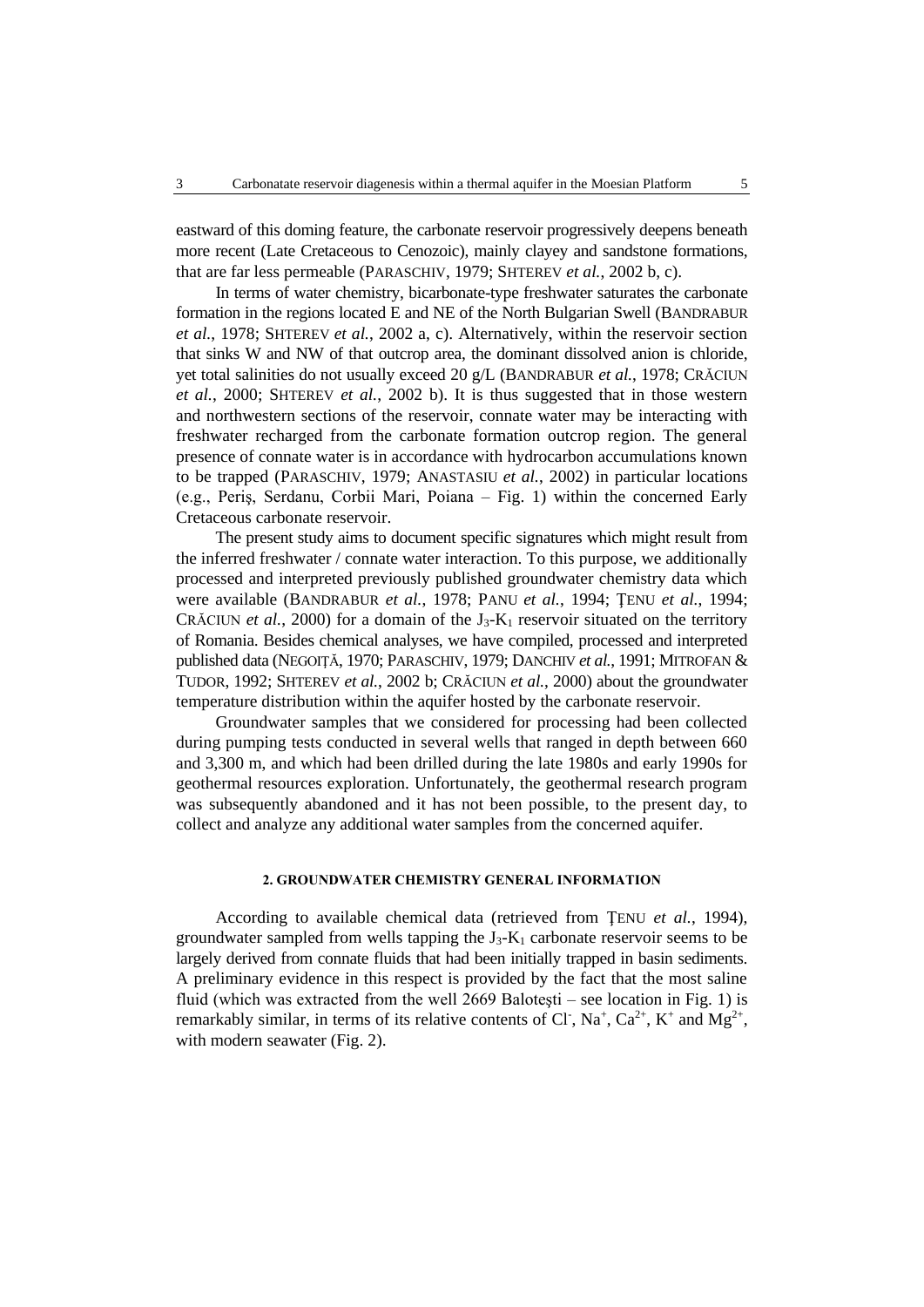

Fig. 2. Schoeller diagram constructed for groundwater samples collected from wells tapping the aquifer hosted by the J3-K<sup>1</sup> carbonate reservoir.

Additional evidence for a marine provenance of the thermal water stored in the  $J_3$ - $K_1$  carbonate reservoir is provided by the Na<sup>+</sup> vs. Cl<sup>-</sup> reciprocal concentration plot, in which groundwater samples from all considered wells are noticed to fall close to the seawater dilution line (Fig. 3): it is thus also indicated a progressive mixing with freshwater, whose contribution gradually increases toward the wells 2680 (Moara Vlăsiei) – 2664 (Otopeni) – 2 HS (Uzunu) (see locations in Fig. 1). Connate, seawater-type fluids are actually known to occur at Periş, Serdanu, Corbii Mari and Poiana (see locations in Fig. 1), in association with oil accumulations stored (PARASCHIV, 1979; ANASTASIU *et al.*, 2002) in the same Early Cretaceous carbonate reservoir.

More specific indications concerning the connate water / freshwater interaction are provided by the  $SO_4^2$  ion behavior, which appears to be controlled by the following processes:

 In an initial stage, sulfate-reducing anaerobic bacteria are likely responsible for strongly depleting the original seawater content of  $SO<sub>4</sub><sup>2</sup>$ : it accordingly results groundwater that is  $H_2S$ -rich (concentrations in the 10-30 g/L range are reported in PANU *et al.*, 1994), but sulfate-poor (e.g., the sample collected from the well 2669 Baloteşti - Fig. 2).

• While the contribution of the oxygen-rich freshwater becomes more significant – as indicated by Cl<sup>-</sup> concentrations progressively decreasing (Fig. 4) toward the wells 2680 (Moara Vlăsiei), 2664 (Otopeni) and 2 HS (Uzunu) – a gradual  $SO<sub>4</sub><sup>2</sup>$ enrichment occurs, ensuing to oxidation of larger amounts of the previously generated H2S.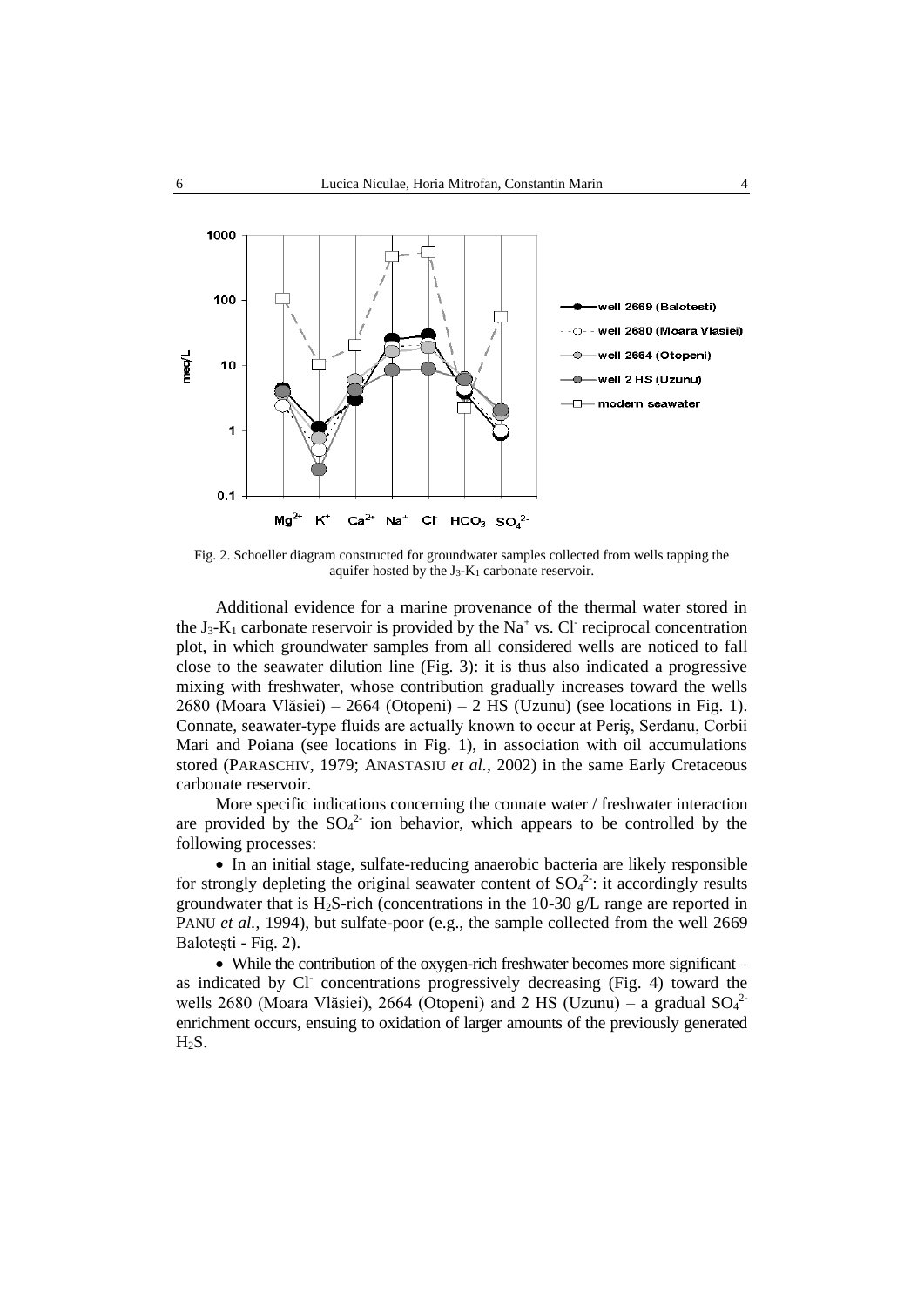

Fig. 3. Na<sup>+</sup> vs. Cl<sup>-</sup> reciprocal concentration plot constructed for groundwater samples collected from wells tapping the aquifer hosted by the J<sub>3</sub>-K<sub>1</sub> carbonate reservoir.



Fig. 4. SO<sub>4</sub><sup>2</sup> vs. Cl<sup>-</sup> reciprocal concentration plot constructed for groundwater samples collected from wells tapping the aquifer hosted by the J<sub>3</sub>-K<sub>1</sub> carbonate reservoir.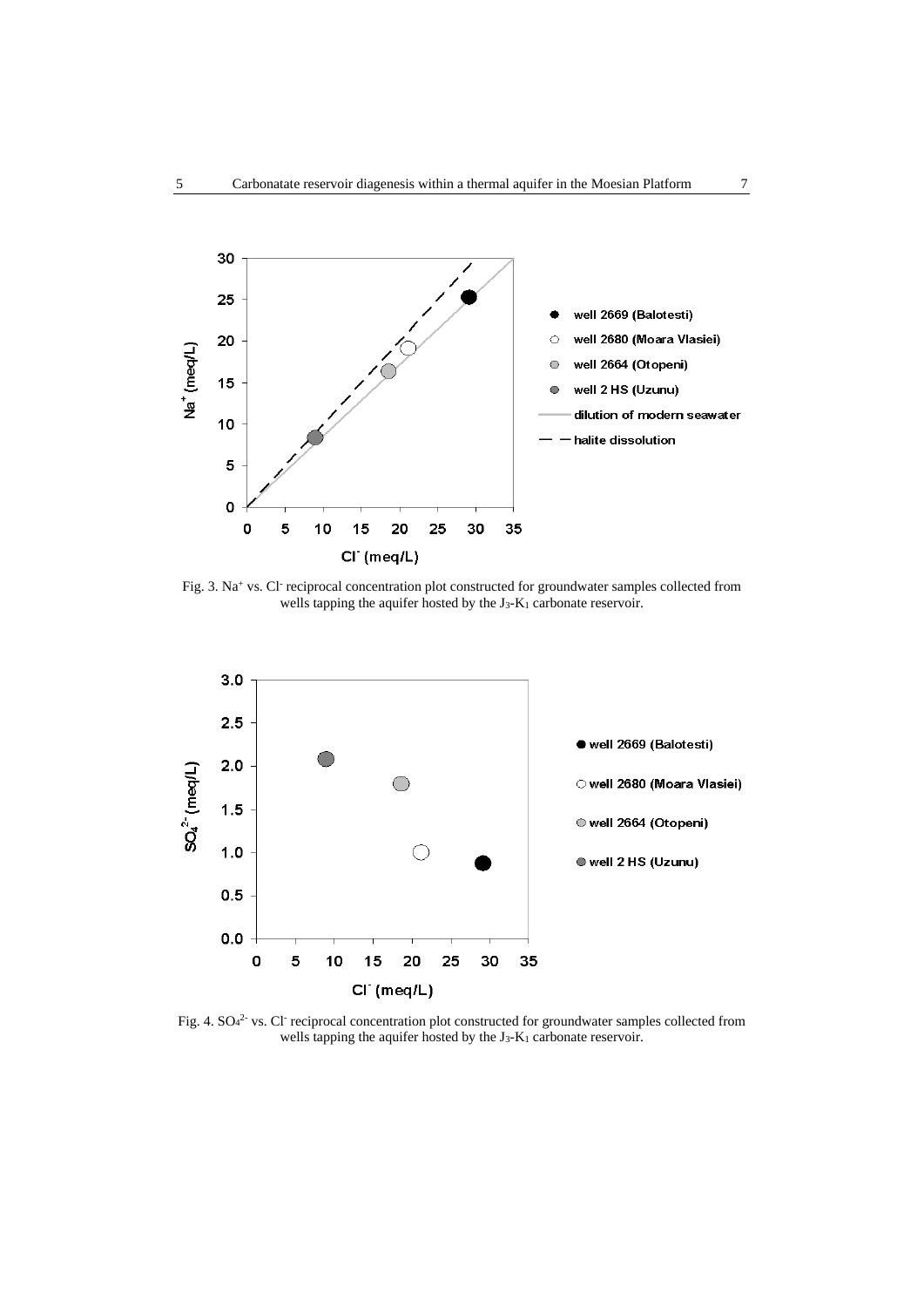#### **3. INFORMATION DERIVED FROM THE UNDERGROUND TEMPERATURE DISTRIBUTION**

There are available (e.g., DANCHIV *et al.*, 1991; MITROFAN & TUDOR, 1992) temperature profiles recorded under thermal equilibrium conditions in shut-in wells that had been drilled for investigating the geothermal prospects of the  $J_3-K_1$  carbonate reservoir. It was accordingly indicated that systematically, down the several hundred meters thick carbonate formation, a virtually isothermal regime occurred (Fig. 5); and occasionally, even a decreasing temperature trend was recorded with increasing depth. Those behaviors were in sharp contrast with the essentially linear thermal profiles recorded within the overlying (mostly siliciclastic, and virtually impervious) formations.



Fig. 5. Examples of temperature profiles (modified from DANCHIV *et al.*, 1991, and MITROFAN & TUDOR, 1992) recorded in shut-in wells which tapped the  $J_3-K_1$  carbonate reservoir: (a) well 2663 (Otopeni); (b) well 2674 (Afumaţi); (c) well 2682 (Snagov). A schematic representation of the lithology intercepted by each well is indicated by the right-side columns, distinction being made only between the geothermal reservoir carbonate formation and the overlying, essentially impervious deposits.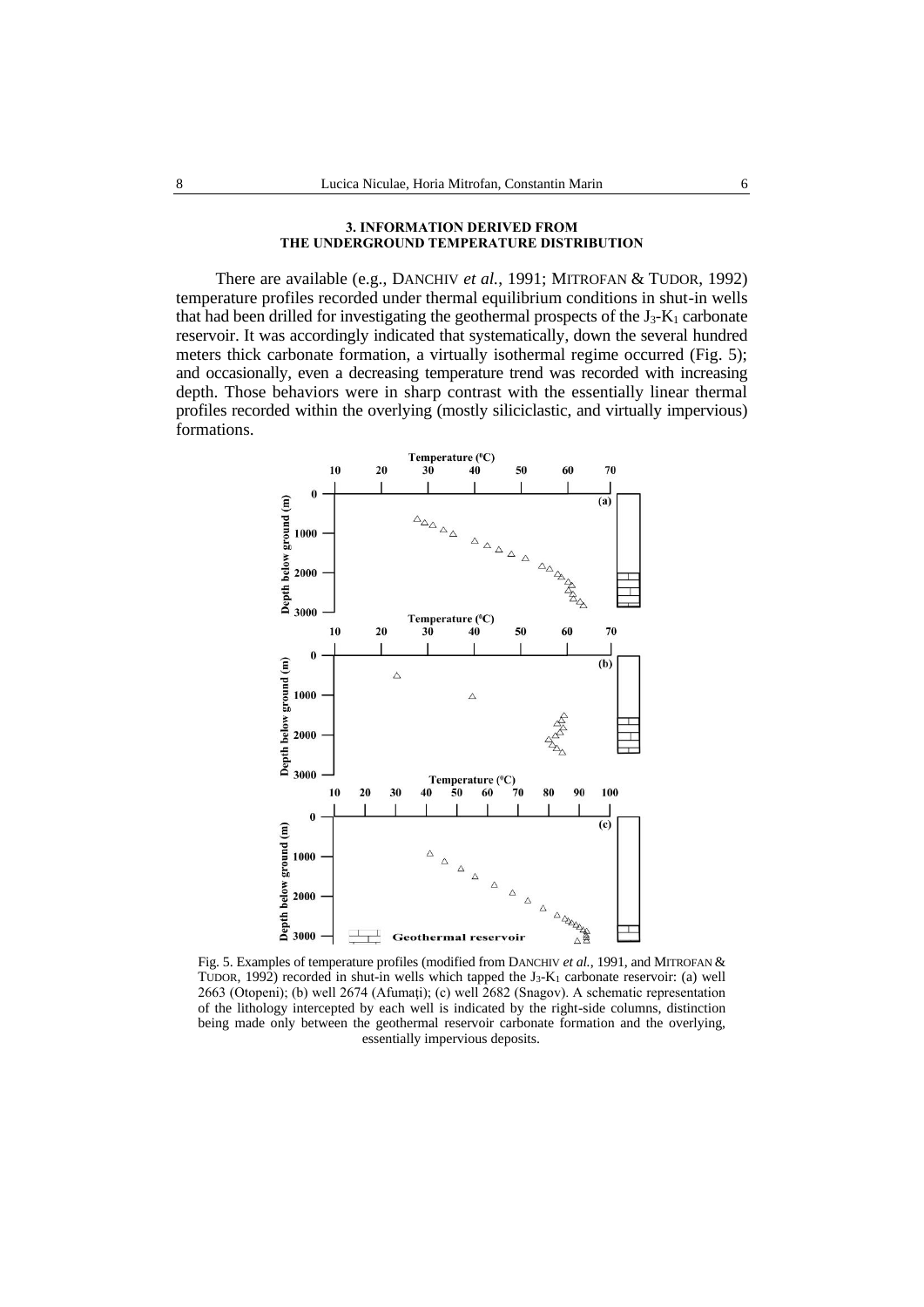It was consequently inferred (DANCHIV *et al.*, 1991; MITROFAN & TUDOR, 1992; ŢENU *et al.*, 1994) that convective heat transfer within the carbonate reservoir was controlling, to a large extent, the overall thermal regime. This obviously implies that thermal convection patterns should be mirrored also by the temperature lateral distribution. Yet the investigated wellbores are usually located no closer than 2-3 km from one another, hence they can hardly provide the data density necessary for an accurate characterization of an areal, convectively-induced thermal pattern. Therefore, the map which we constructed in order to outline the temperature distribution at the top of the  $J_3-K_1$  carbonate reservoir (Fig. 6) must be viewed as tentative. In devising that image, we have started from an analogous map (DANCHIV *et al.*, 1991), which we additionally adjusted by using supplementary temperature data retrieved from NEGOIŢĂ (1970), PARASCHIV (1979), and CRĂCIUN *et al.* (2000). In our compilation we have included moreover (Fig. 6) analogous maps constructed (SHTEREV *et al.*, 2002 b) for the  $J_3$ -K<sub>1</sub> carbonate reservoir section that sinks westward of the North Bulgarian Swell (Fig. 1).

In the absence of a significant convective heat transfer, and admitting a lateral uniformity of the basal heat flow and of the thermal conductivity values, a steady increase of the temperature recorded at the top of the  $J_3-K_1$  reservoir should be noticeable along with the progressive deepening of that carbonate unit under the overlying impervious formations: specifically, isotherms traced at the reservoir top are expected to mimick, fairly rigorously, the isohypses of that geological boundary. (In fact, isotherms should actually emulate the reservoir top isobaths; but since the ground topography is quite flat in the concerned areas, a virtually constant offset is recorded between isobaths and isohypses).

A general trend of temperature increase along with the reservoir deepening is indeed visible both north of the Danube, in Romania, and south of that river, in Bulgaria (Fig. 6). In each of those two settings however, there are also regions that extend roughly perpendicular to the isohypses of the reservoir top, and which display temperatures that are either significantly elevated, or significantly lowered relative to those corresponding to a strictly conductive regime. This specific pattern is likely a result of forced convective heat transfer induced (WOODBURY & SMITH, 1985) by a particular geometry of the concerned aquifer piezometric surface: the latter is supposed to have a general slope in agreement with the reservoir sinking direction, but there are also domains where the local piezometric gradient is transverse to the regional one.

The aquifer hosted by the  $J_3$ - $K_1$  reservoir must indeed have a general gradient of the piezometric surface in agreement with the carbonate formation slope: otherwise, the freshwater recharge from the outcrop areas (a process which had been frequently conjectured, e.g., BANDRABUR *et al.*, 1978; DANCHIV *et al.*, 1991; ŢENU *et al.*, 1994; SHTEREV *et al.*, 2002 b) would not be possible. Moreover, for the aquifer section situated north of the Danube, a tentative map of the piezometric surface had been actually constructed (CRĂCIUN *et al.*, 2000) by converting hydraulic heads recorded in wellbores, into "equivalent freshwater heads" (LUSCZYNSKI, 1961).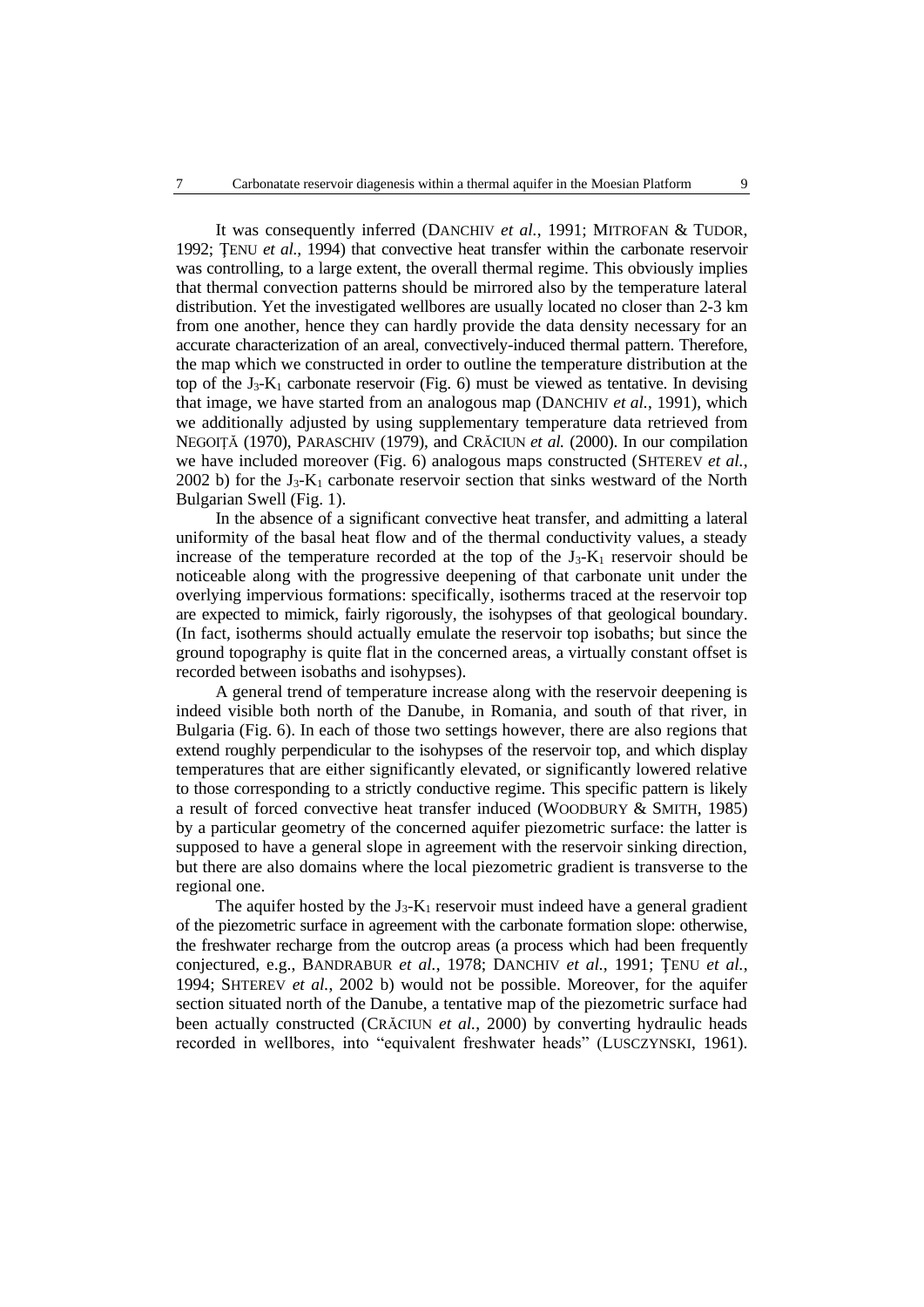It was thus confirmed an overall agreement between the dip (from SSE to the NNW) of the aquifer host formation, and the general slope of the corresponding piezometric surface. Still the map of CRĂCIUN *et al.* (2000) also shows regions where hydraulic head gradients are transverse to the carbonate reservoir dip, thus confirming the possibility that the specific model of forced convective heat transfer proposed by WOODBURY & SMITH (1985) could be applicable to the concerned setting.



Fig. 6. Maps of temperature distribution (modified from DANCHIV *et al.*, 1991, and from SHTEREV *et al.*, 2002 b) at the top of the J<sub>3</sub>-K1 carbonate reservoir, superimposed on contour maps of the same geological boundary (isohypses with respect to sea level – modified from CRĂCIUN *et al.*, 2000, and from SHTEREV *et al.*, 2002 b).

According to that model, subsurface temperatures lower than those expected for the case of a strictly conductive regime correspond to domains of groundwater downflow – specifically, for the considered setting, to domains of prevalently freshwater inflows from the meteoric recharge region associated to the North Bulgarian Swell. Such "colder" domains of the aquifer hosted by the  $J_3-K_1$  carbonate reservoir have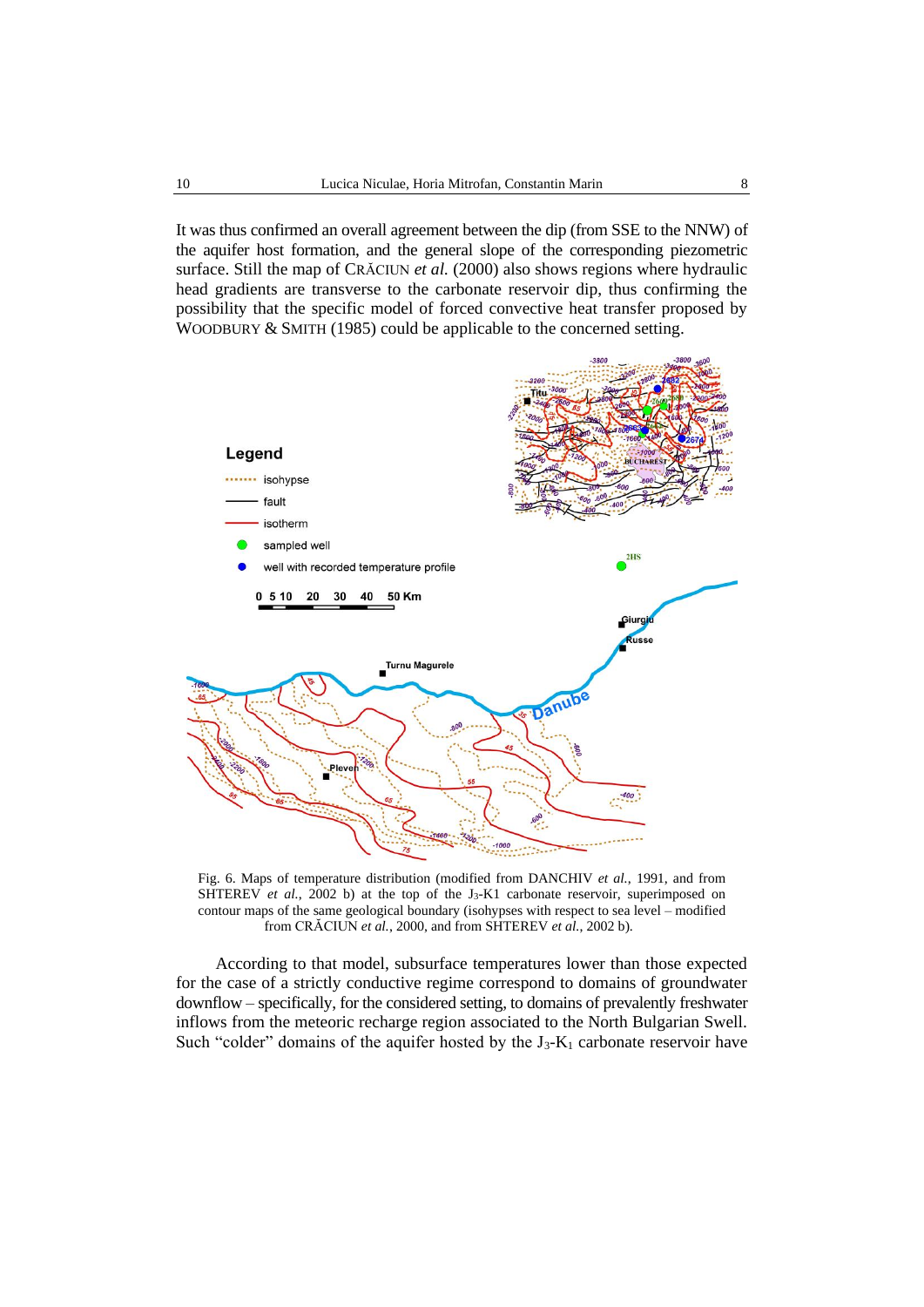been identified beneath the NW and W parts of the city of Bucharest (Fig. 7): by corroborating data provided in DANCHIV *et al.* (1991), and CRĂCIUN *et al.* (2000), it resulted that NW of Bucharest (in a region that at ground surface roughly corresponds to Colentina valley), average thermal gradients in the virtually impervious formations that overlie the carbonate reservoir are as low as  $17-18^{\circ}$ C/km.

In contrast, similarly computed thermal gradients are almost double  $(30-33^{\circ}C/km)$ north of Bucharest, at Baloteşti: it is thus suggested – according to the WOODBURY  $&$  SMITH (1985) model – that in this latter region, groundwater upflow occurs within the aquifer hosted by the  $J_3-K_1$  carbonate formation. Such an inference is in agreement with the previously discussed observation concerning the well 2669 (Baloteşti) water sample: the latter displays the strongest chemical similarities with modern seawater and hence, likely, prevalently includes deeply originating connate water. Corresponding elevated temperatures in the carbonate reservoir seem to extend also SE of Baloteşti, toward Voluntari and Cernica (Fig. 7).



Fig. 7. Temperature distribution map (modified from Danchiv et al., 1991) constructed at the top the J3-K1 carbonate reservoir for a region underlying the city of Bucharest and its surroundings (isotherms in  $^{\circ}$ C). The locations of sampled wells addressed by the present study are also shown. Ground surface features are illustrated by a Google-Earth image.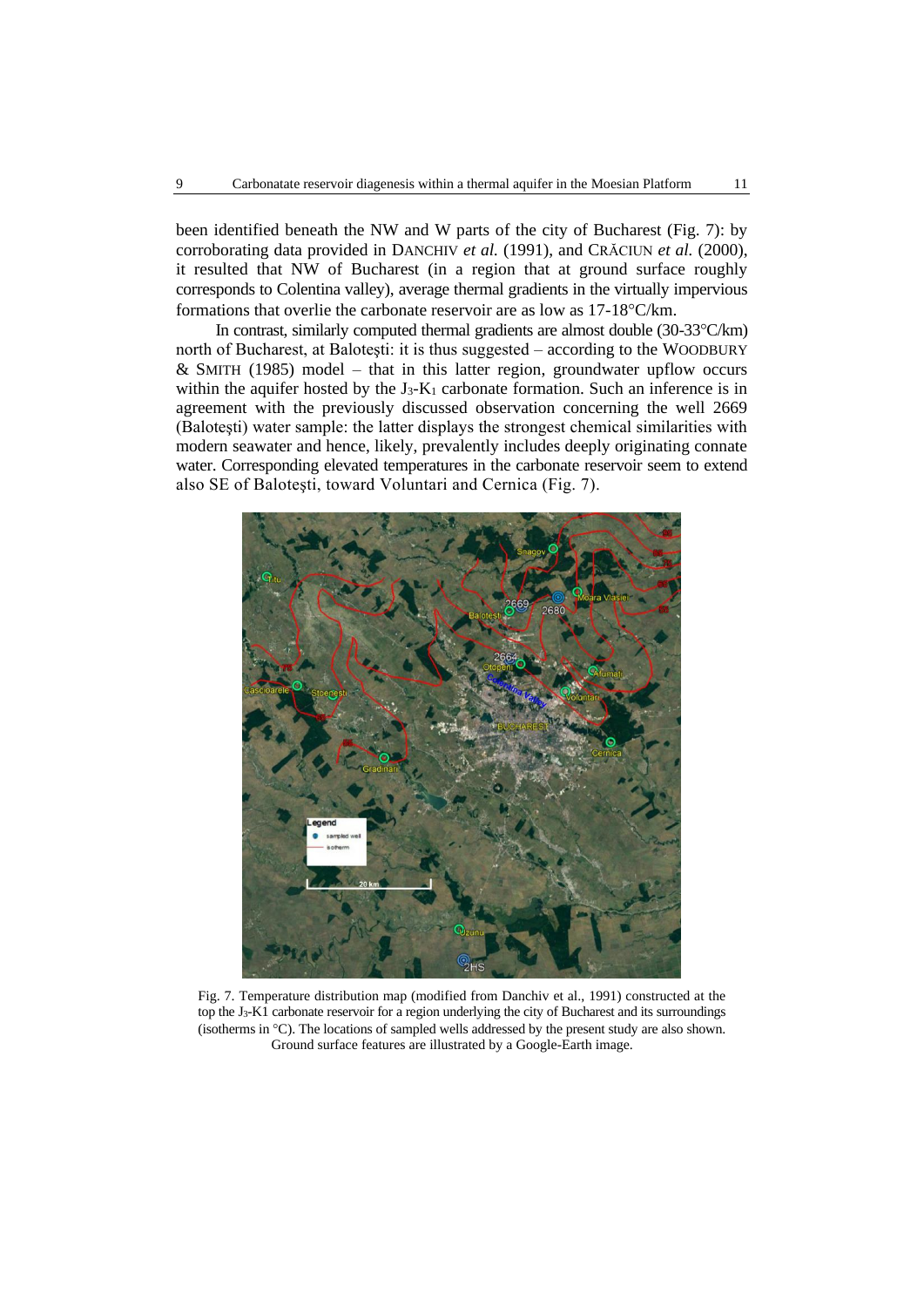Similarly, on a NW-SE striking lineament defined roughly by the villages Căscioarele, Stoeneşti and Grădinari (about 25 km W of Bucharest – Fig. 7), in the virtually impervious formations that overlie the  $J_3-K_1$  formation, average thermal gradients of  $40-43^{\circ}$ C/km have been determined (PARASCHIV, 1979). Accordingly, it seems that also in the subsurface underneath this lineament, the aquifer hosted by the carbonate reservoir is concerned by a hot upflow of dominantly connate water. Unfortunately however, no water samples are available from wells having tapped the concerned aquifer in this particular region.



Fig. 8. Temperatures recorded at the top of the J3-K<sup>1</sup> carbonate reservoir in the three indicated wells. Under a strictly conductive thermal regime and subject to a lateral uniformity of the heat flow and of the thermal conductivities, the concerned temperature values should have plotted approximately on a common linear profile - similar to those illustrated by each of the dashed lines (where the labels indicate the geothermal gradient which was used for constructing each corresponding hypothetical profile). The large discrepancies existing between the actually observed temperature values on one hand, and the temperature distributions hypothesized under a strictly conductive regime on the other, are a clear signature of convection strongly controlling the thermo-chemical characteristics of the aquifer.

#### **4. POSSIBLE IMPLICATIONS CONCERNING RESERVOIR DIAGENESIS**

Between the three sampled wells which are positioned relatively close to each other (2669 Baloteşti, 2680 Moara Vlăsiei, and 2664 Otopeni – Fig. 7) there is visible a progressive, and at the same time quite severe lowering of the corresponding temperatures measured at the top of the carbonate reservoir (Fig. 8): from Baloteşti, toward Moara Vlăsiei and Otopeni. The temperature contrasts recorded between the indicated wells are far larger than those which one would expect under the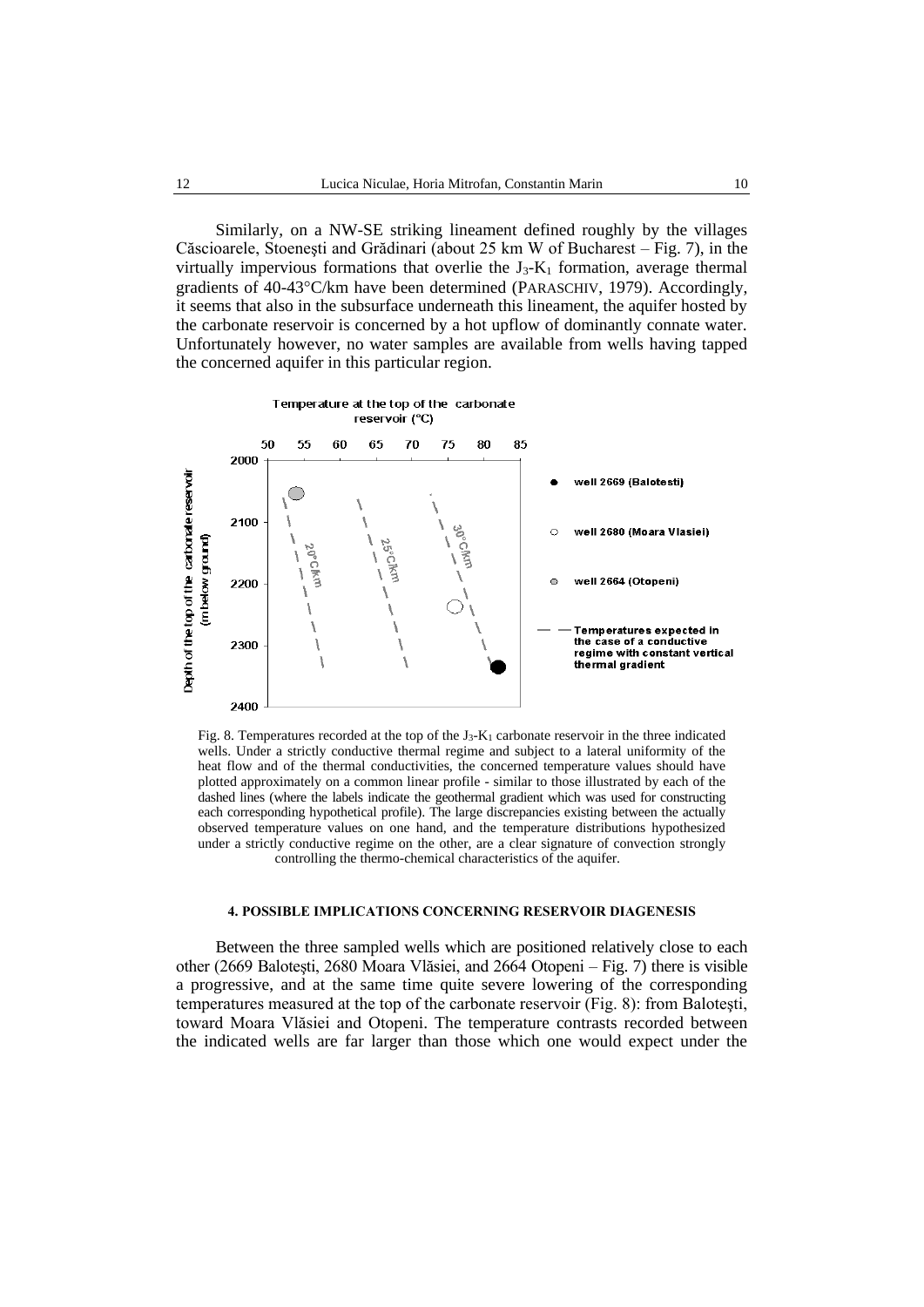assumption (Fig. 8) of a strictly conductive heat transfer, subject to reasonable values of the geothermal gradient (20-30 $\textdegree$ C/km); consequently, the observed temperature pattern likely reflects a gradual increase – especially toward Otopeni – of the freshwater-induced cooling and dilution (the dilution process being mirrored – Fig. 9 – by the connate water characteristic constituents, Cl and Na<sup>+</sup>, becoming, progressively, less concentrated, along with the temperature reduction).



Fig. 9. Cl<sup>-</sup> and Na<sup>+</sup> concentrations in thermal water sampled from the indicated wells, plotted against temperatures recorded in the same wells at the top of the J3-K<sup>1</sup> carbonate reservoir (notice that vertical scales have a downward-increasing values-order). The outlined correlations illustrate that the deeply-originating warm, connate water undergoes simultaneous dilution and cooling, ensuing to progressive mixing with freshwater.

On the other hand, it is noticeable that as the freshwater-induced dilution intensifies, the  $HCO_3^-$  and  $Ca^{2+}$  concentrations gradually increase, a reverse correlation being outlined (Fig. 10) with the contents of  $Cl^-$  – the conservative constituent which can best be used for diagnosing the dilution intensity.

It hence appears that as connate water is progressively diluted by freshwater, the resulting mixture includes increasing amounts of dissolved calcite. Evidence is thus provided about diagenesis currently taking place within the  $J_3-K_1$  carbonate reservoir: calcite is dissolved by upflowing plumes of dominantly connate water; while, conversely, along downflowing freshwater plumes, calcite precipitation is expected to occur. This overall behavior is most likely a consequence of the specific property of calcite of becoming increasingly soluble, as the aqueous solution progressively cools down ("retrograde solubility" – e.g., ANDRE & RAJARAM, 2005). Such an interpretation is also supported by the fact that  $Ca^{2+}$  and  $HCO_3^$ concentrations in the sampled wells are reversely correlated with the corresponding temperatures recorded at the reservoir top (Fig. 11).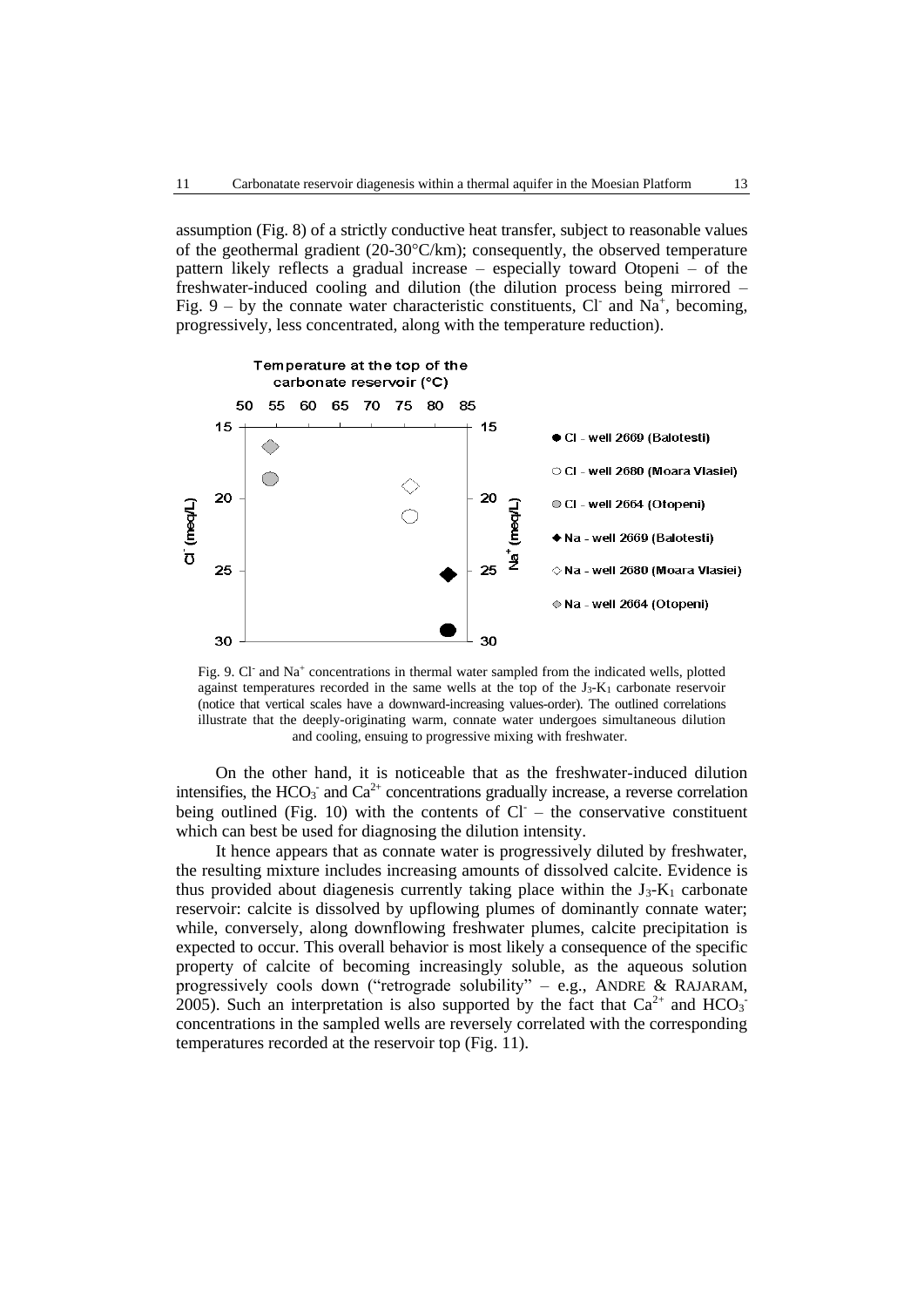

Fig. 10.  $Ca^{2+}$  vs. Cl and HCO<sub>3</sub> vs. Cl reciprocal concentration plots constructed for thermal water samples collected from the indicated wells. The outlined reverse correlations illustrate a progressive uptake of calcite in solution, along with the increase in freshwater-induced dilution.

| Calcite saturation indexes |  |
|----------------------------|--|
|                            |  |

| well                 | Sampling date | <b>Temperature at the top</b><br>of the carbonate<br>reservoir $(^{\circ}C)$ | pH  | Calcite<br>saturation<br>index |
|----------------------|---------------|------------------------------------------------------------------------------|-----|--------------------------------|
| 2669 (Balotesti)     | 8-Jul-1991    | 82                                                                           | 6.7 | 0.01                           |
| 2680 (Moara Vlăsiei) | $15-Sep-1991$ | 76                                                                           | 6.6 | 0.09                           |
| 2664 (Otopeni)       | 25-Jun-1988   | 54                                                                           | 6.5 | $-0.02$                        |
| $2$ HS (Uzunu)       | 10-Nov-1991   | 30                                                                           | 7.5 | 0.51                           |

Further insights into the conjectured processes could be provided by diagnosing the sampled groundwater condition of being aggressive with respect to calcite, or, conversely, of being prone to calcite precipitation. Such a diagnosis is provided by the calcite saturation index.

For any mineral species, the saturation index *SI* is calculated as the product of the activities  $a_i$  of the  $i$  ions of the solid phase that are present in the solution, divided by the concerned mineral species solubility product *K*, for a given temperature *T*. Specifically, the corresponding equation for calcite is:

$$
SI_{calcite} = log \frac{a_{Ca^{2+}} \times a_{CO_3^{2-}}}{K_{T(calcite)}}
$$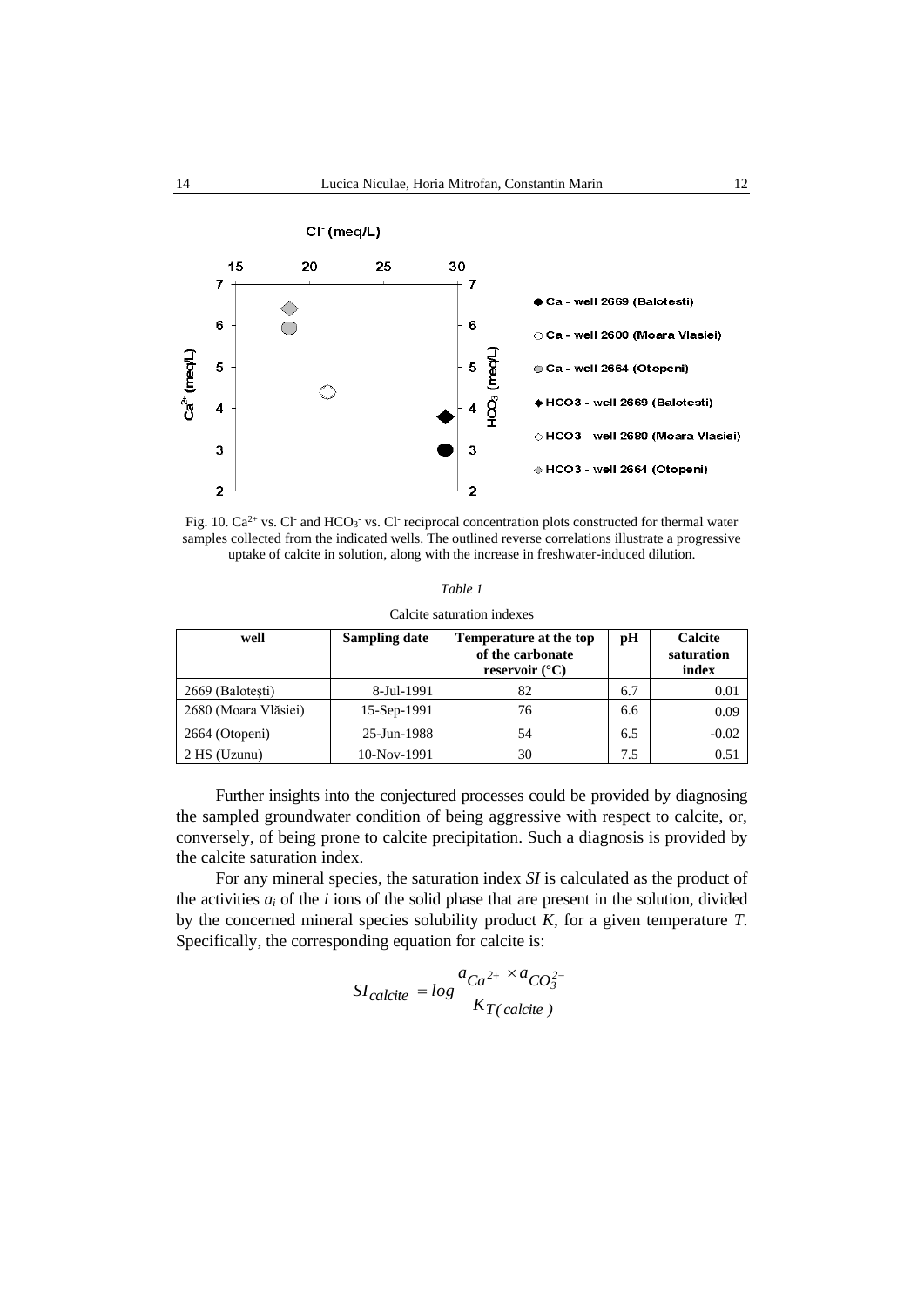If the saturation index value is zero, this indicates a chemical equilibrium status, meaning that the concerned solution is saturated with respect to the mineral species for which the index was calculated. Negative *SI* values indicate that the solution is undersaturated with respect to the considered mineral phase – hence the latter may undergo further dissolution. Positive *SI* values are indicative of a supersaturated solution, so that the concerned mineral species has the tendency to get out of the system – usually by precipitation. For the present study, the solute ion activities and the water saturation index values with respect to calcite have been computed by means of the software package PHREEQC 3.4 (PARKHURST & APPELO, 1999).

For each of the three considered samples, calcite saturation indexes computed (Tab. 1) by taking into account the temperatures measured at the top of the  $J_3-K_1$ reservoir are always close to zero. Considering, in addition, the virtually isothermal regime which exists down the several hundred meters thick carbonate formation (Fig. 5), one can actually conjecture that also at the inflow depth (i.e., where each water sample originates) the aqueous solution is close to chemical equilibrium with the calcite in the host rock. Accordingly, the inferred groundwater flows – either updip or downdip the reservoir – must be slow, so that enough time is available for chemical equilibrium to be achieved, in correspondence to each new thermal status reached by groundwater.



Fig. 11.  $Ca^{2+}$  and HCO<sub>3</sub><sup>-</sup> concentrations in thermal water sampled from the indicated wells, plotted against temperatures recorded in the same wells at the top of the  $J_3$ - $K_1$  carbonate reservoir. The outlined reverse correlations most likely mirror the "retrograde solubility", which is a characteristic of calcite.

Alternatively, the calcite saturation index computed for the well 2 HS Uzunu indicates (Tab. 1) a non-negligible supersaturation. It consequently seems that the aquifer section located in the proximity of this borehole includes a freshwater downflow, which rapidly reaches an anomalously hot domain. Indeed, if one takes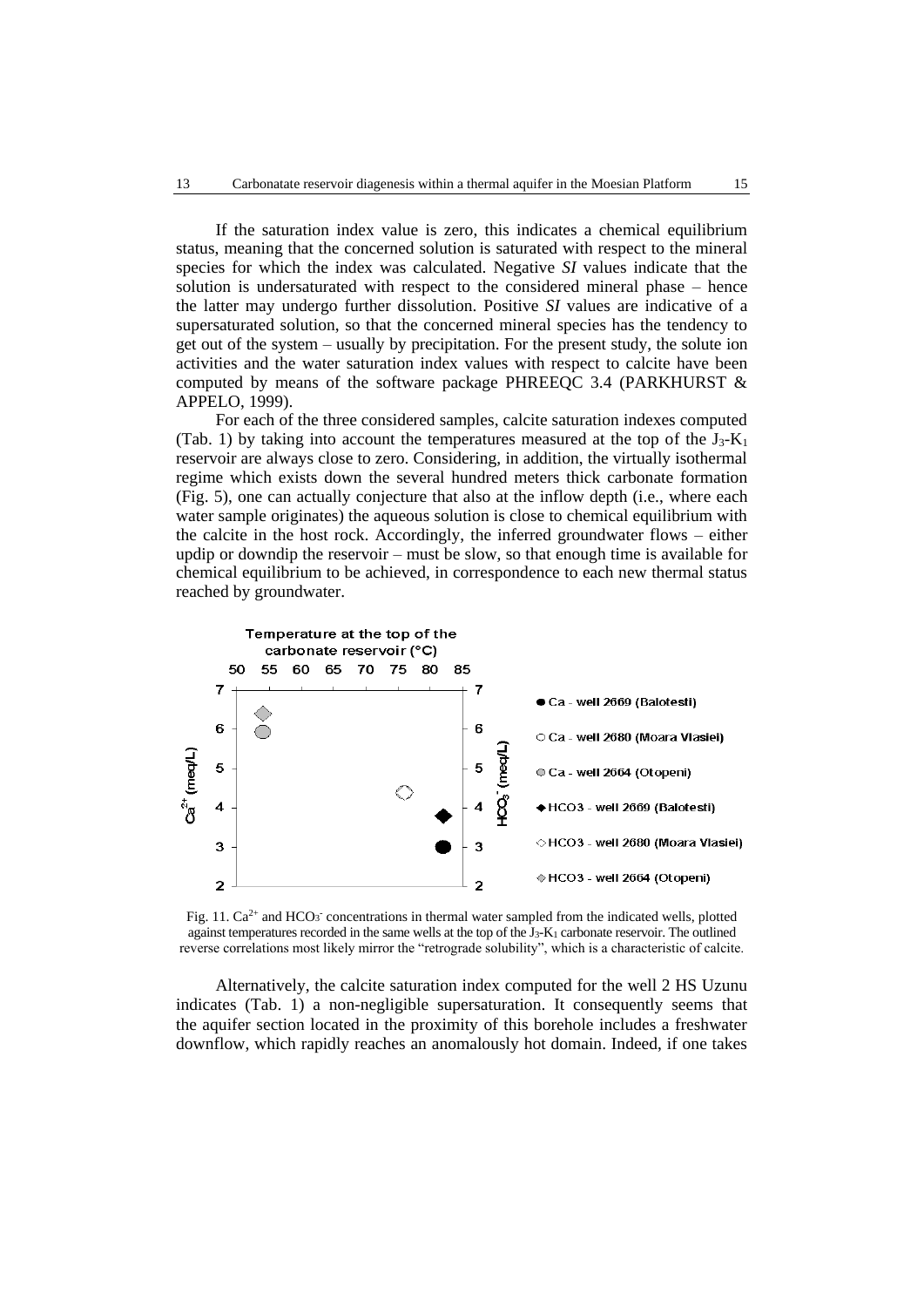into account that the tapped aquifer occurs here at a quite small depth (in the 234- 651 m range – ŢENU *et al.*, 1994), the concerned well discharge proves to be abnormally warm:  $30^{\circ}$ C – i.e., 19 $^{\circ}$ C above the average ground surface temperature. Hence one may presume that under the inferred circumstances, the originally cool downflow of freshwater is heated up, and it becomes – due to the calcite retrograde solubility – significantly supersaturated: the process occurs faster than it would be necessary for the aqueous solution to chemically re-equilibrate at reservoir temperature – therefore not the entire calcite excess is deposited in the reservoir.

## **5. CONCLUSIONS**

Within the Moesian Platform, an 800-1300 m thick carbonate reservoir of  $J_3-K_1$  age extends laterally over tens, or hundreds of kilometers. From its outcrop area (the "North Bulgarian Swell", located south of the Danube), the reservoir deepens, in a roughly radial pattern (Fig. 1), beneath more recent siliciclastic – and essentially impervious – formations.

A chemical facies quite similar to that of modern seawater has been outlined for groundwater saturating the reservoir section situated NW of the North Bulgarian Swell: it was thus indicated an origin derived from connate fluids having been initially trapped in basin sediments. Total salinity values are however lower than 20 g/L, which suggests also a significant freshwater-induced dilution.

The freshwater-induced dilution is likely a consequence of groundwater downflow, which is driven by a piezometric gradient that is, mostly, concordant with the  $J_3-K_1$  reservoir dip from SSE to the NNW.

Yet locally, hydraulic head gradients transverse to the reservoir slope also occur. Such gradients are the probable cause of the aquifer being concerned by vigorous convection processes, mirrored by:

(i) vertical temperature profiles that display, across the aquifer large thickness, a virtually isothermal trend, or even a trend of decreasing temperature with increasing depth (Fig. 5);

(ii) significant horizontal temperature gradients recorded (Fig. 6) over aquifer domains which have their impervious top boundary situated at a similar depth;

(iii) concordance (Fig. 9) between such horizontal cooling gradients on one hand, and horizontal gradients of chemical dilution, on the other.

One can consequently infer that within the concerned aquifer, downflowing plumes of cool, prevalently freshwater, coexist with adjacent, upflowing plumes of warmer and dominantly connate water; such adjoining plumes most likely interact with each other, as well as with the host rock.

A probable signature of the connate water / freshwater plumes interaction is the dilution-related  $SO_4^2$  enrichment (Fig. 4): the latter occurs when ensuing to an increasing contribution of oxygen-rich freshwater, larger amounts of H2S associated to the connate water become oxidized.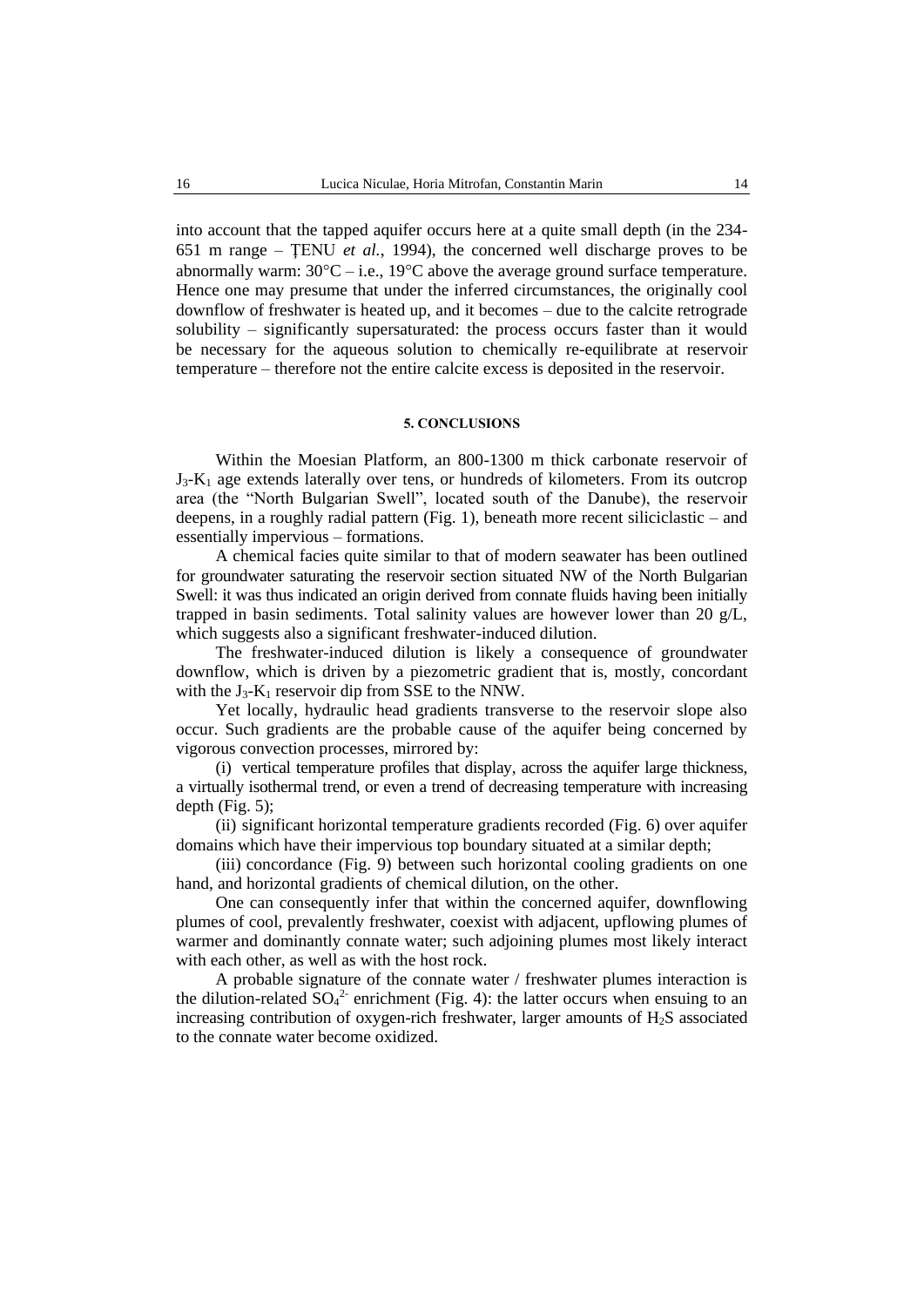Interaction with the host rock presumably involves two complementary diagenetic processes: as downflowing freshwater warms  $up - by$  gradual mixing with connate water – calcite is deposited in the reservoir; and conversely, as upflowing connate water is progressively diluted and cooled by freshwater, the resulting mixture dissolves increasing amounts of calcite. Such inferences rely on the specific property of calcite of becoming increasingly soluble, as the aqueous solution progressively cools down ("retrograde solubility"). This overall interpretation is supported by the sampled fluids' concentrations of  $Ca^{2+}$  and HCO<sub>3</sub> displaying (Fig. 11) a reverse correlation with the temperatures estimated for the corresponding inflow depths. On the other hand, the calcite saturation index computed for most water samples is close to zero, indicating that the inferred groundwater flows – either updip or downdip the reservoir – must be slow, so that enough time is available for chemical equilibrium to be achieved in correspondence to each new thermal status reached by groundwater.

#### REFERENCES

- ANASTASIU, N., ROBAN, R., POPA, M., DRĂGAN, E., *Diagenetic evolution of the Neocomian carbonate reservoirs from Moesian Platform – some examples*. Proceedings of the Romanian Academy, series B, **4** (2), 89-94, 2002.
- ANDRE, B.J., RAJARAM, H., *Dissolution of limestone fractures by cooling waters: Early development of hypogene karst systems*. Water Resources Research, **41**, W01015, 2005.
- BANDRABUR, T., CRĂCIUN, P., PALADE, G., *Particularités hydrogéochimiques des structures aquifères Mésozoiques et Miocènes de la Plate-forme Moesienne (Roumanie)*. In Barbara Słowańska, Zofia Pakulska (eds.) Proceedings of the International Association of Hydrogeologists Conference «Hydrogeochemistry of Mineralized Waters», 31 May-3 June 1978, Cieplice Spa, Poland, pp. 75-82, 1978.
- CRĂCIUN, P., BOROŞI, G., BERINDEI, F., MOGOŞ, E., *Estimarea sarcinii hidrodinamice şi a vitezei de circulaţie în sisteme acvifere termale, pe baza datelor de foraj. Studiu de caz: Platforma Moesică*. In Iulian Popa (ed.) Simpozionul Naţional «100 de Ani de Hidrogeologie Modernă în România», 24-26 Mai 2000, Bucureşti, România, pp. 222-235, 2000.
- DANCHIV, A., CĂPRIŢĂ, D., MITROFAN, H., TUDOR, M., *Quelques problèmes concernant l'analyse numérique d'un bassin géothermique*. Rencontres Hydrologiques Franco-Roumaines – Communications, 2-5 Septembre 1991, École des Mines de Paris, France, pp. 57-63, 1992.
- LUSCZYNSKI, N.J., *Head and flow of ground water of variable density*. Journal of Geophysical Research, **66**(12), 4247-4256, 1961.
- MITROFAN H., TUDOR M., *Considérations sur le régime thermique du réservoir géothermal Malm-Barrémien de Bucarest*. Romanian Association of Hidrogeologists Bulletin, **1**(1), 25-29, 1992.
- NEGOIŢĂ, V., *[Étude sur la distribution des températures en Roumanie.](http://www.geodin.ro/RRG/revue1970/negoita.htm)* Revue Roumaine de Géologie, Géophysique et Géographie – GÉOPHYSIQUE, **14**(1), 25-30, 1970.
- PANU, D., SÂRBULESCU, M., MITROFAN, H., *Utilizarea apelor geotermale în balneologie şi agrement în zona de nord a Bucureştiului*. Société Internationale de Technique Hidrotermale XXX-th Congress, 24-28 September 1994, Sinaia, Romania, pp. 141-158, 1994.
- PANU, D., MITROFAN, H., CODRESCU, L., MILITARU, O., PREDA, M., RADU, C., STOIA, M., ŞERBAN, F., *Romania. Potential geothermal reservoirs. Moesian Platform. Late Jurassic – Early Cretaceous*. In Suzanne Hurter, Ralph Haenel (eds.) Atlas of Geothermal Resources in Europe, Office for Official Publications of the European Communities, Luxembourg, pp. 50, 2002.